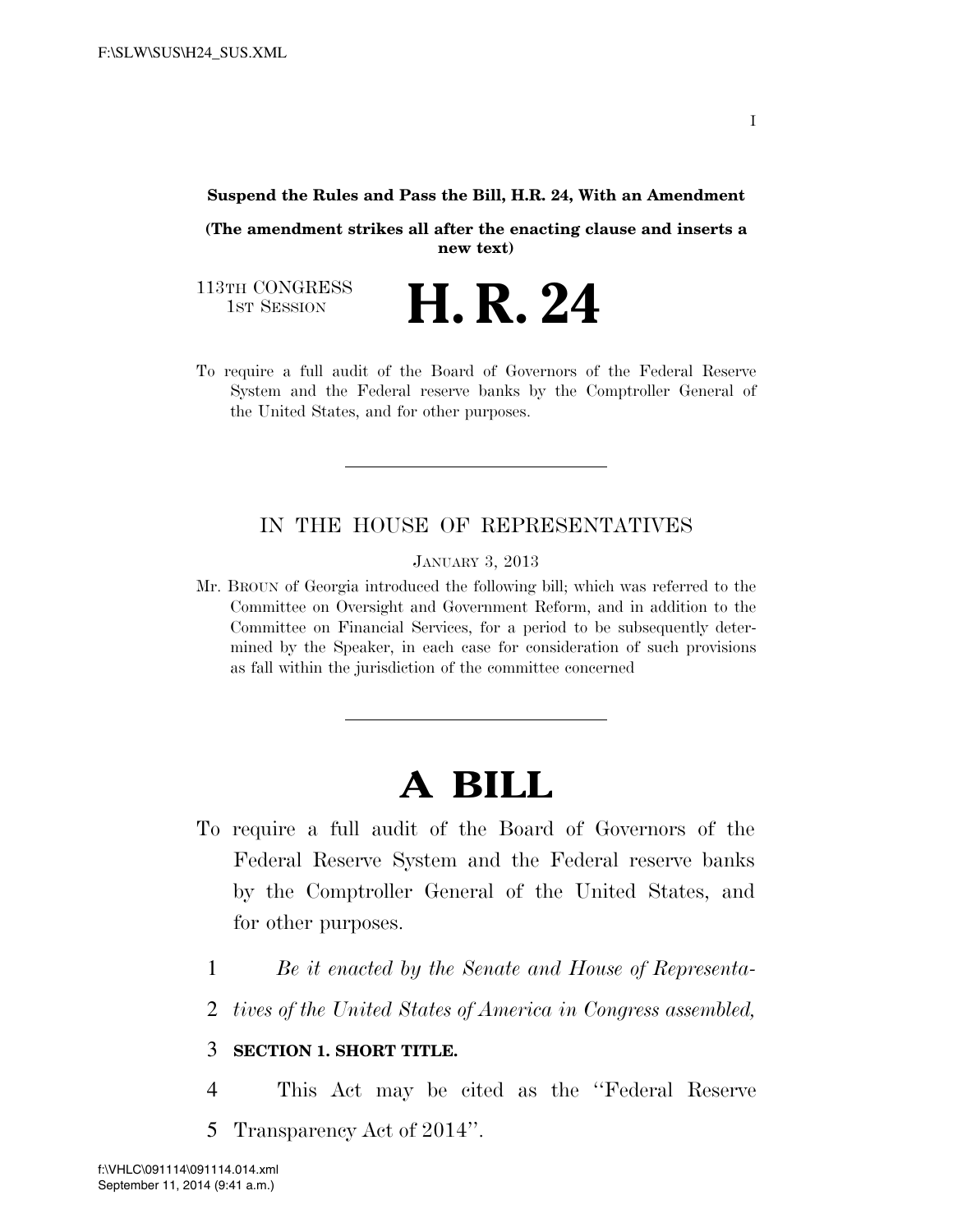|  |  |               | 1 SEC. 2. AUDIT REFORM AND TRANSPARENCY FOR THE |  |
|--|--|---------------|-------------------------------------------------|--|
|  |  |               | <b>BOARD OF GOVERNORS OF THE FEDERAL RE-</b>    |  |
|  |  | SERVE SYSTEM. |                                                 |  |

 (a) IN GENERAL.—Notwithstanding section 714 of title 31, United States Code, or any other provision of law, the Comptroller General shall complete an audit of the Board of Governors of the Federal Reserve System and the Federal reserve banks under subsection (b) of such section 714 within 12 months after the date of the enact-ment of this Act.

(b) REPORT.—

12 (1) IN GENERAL.—Not later than 90 days after the audit required pursuant to subsection (a) is com-pleted, the Comptroller General—

 (A) shall submit to Congress a report on such audit; and

 (B) shall make such report available to the Speaker of the House, the majority and minor- ity leaders of the House of Representatives, the majority and minority leaders of the Senate, the Chairman and Ranking Member of the com- mittee and each subcommittee of jurisdiction in the House of Representatives and the Senate, and any other Member of Congress who re-25 quests the report.